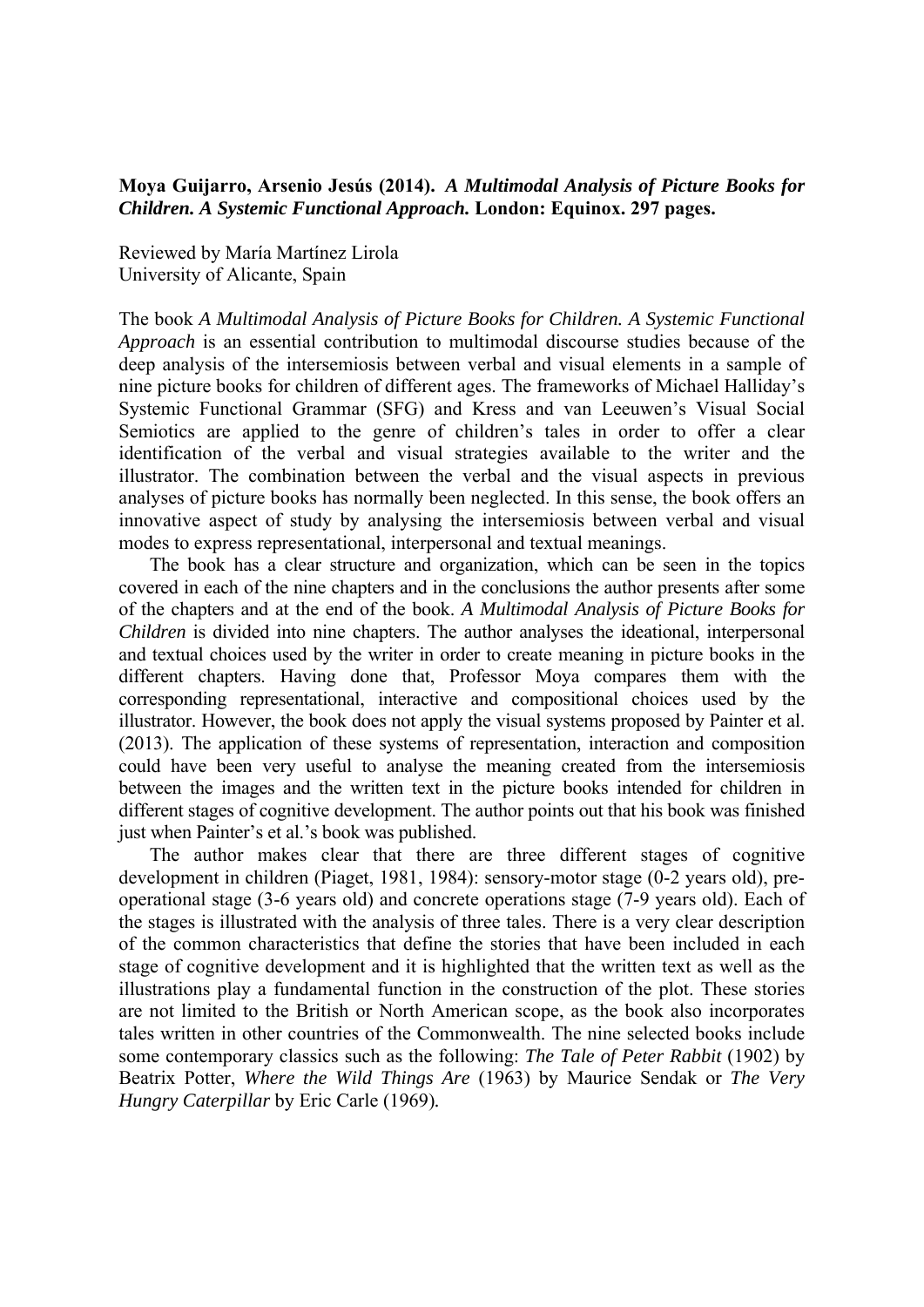In chapter 1 the author presents an introduction which outlines the scope of the book, its structure and its motivation. This section also offers the main characteristics of picture books as a genre. Chapter 2 justifies why SFG and Visual Social Semiotics are appropriate frameworks for a textual and visual study of picture books. The sociocultural adequacy of these approaches and their metafunctional orientations are pointed out. The author explains the reasons why he has chosen SFL instead of Functional Discourse Grammar or the Cardiff Grammar: SFL provides a model to describe how verbal language is used to create experiential, interpersonal and textual meanings simultaneously. Moreover, there are also references to the other main approaches to multimodal studies, i.e., Multimodal Discourse Analysis (O'Halloran, 2004, 2005) and Multimodal Interactional Analysis (Norris, 2004). The approach followed in this book is based on Kress and van Leeuwen's (2006) Social Semiotics because it is regarded as an approach that offers an appropriate framework to analyse other non-verbal semiotic modes which can also be assigned representational, interactive and compositional meanings. The revision of the bibliography done in this chapter is excellent; also, Professor Moya's clarity in reference to the main differences between the different approaches under consideration is outstanding.

Chapter 3, 4 and 5 analyse in detail the theoretical perspectives used for the study focusing on the categories used by Halliday (2004) and Kress and van Leeuwen (2006) within the representational, interpersonal and textual metafunctions. The author discusses the three metafunctions and focuses on one representative case study in order to exemplify each of them. In this sense, these chapters use examples extracted from the tales analysed; they are commented on so that the main theoretical aspects are clearly illustrated. The chapters finish with the analysis of the intersemiosis of verbal and visual elements in three specific tales intended for young children followed by some conclusions: *The Very Hungry Caterpillar* (chapter 3), *Where the Wild Things Are*  (chapter 4) and *Gorilla* (chapter 5)*.* 

The analysis presented in chapter 3 offers a clear view of the main aspects used to offer a representation of reality in the verbiage and in the visual mode as well as the synergy of images and words. The analysis presented in chapter 4 concentrates on the interpersonal and interactive meanings. Therefore, interpersonal choices are analysed in the verbiage and interactive ones are observed in the illustrations. Furthermore, this chapter offers an overview of the meaning that is born out of the interplay of images and words in picture books. Chapter 5 concentrates on the textual metafunction and on the analysis of composition in images, which are studied in the tale *Gorilla*. This chapter offers some figures to illustrate the main aspects presented in the analysis.

Chapters 6, 7 and 8 show how the three metafunctions operate in relation to age appropriateness. The author analyses all the tales in detail in order to identify the main choices used by writers and illustrators to convey representational, interpersonal and textual meanings. Chapter 6 analyses the verbal and the visual intermodal relations in all nine picture books selected for study within a representational perspective. This chapter shows how the written and the visual mode complement each other in different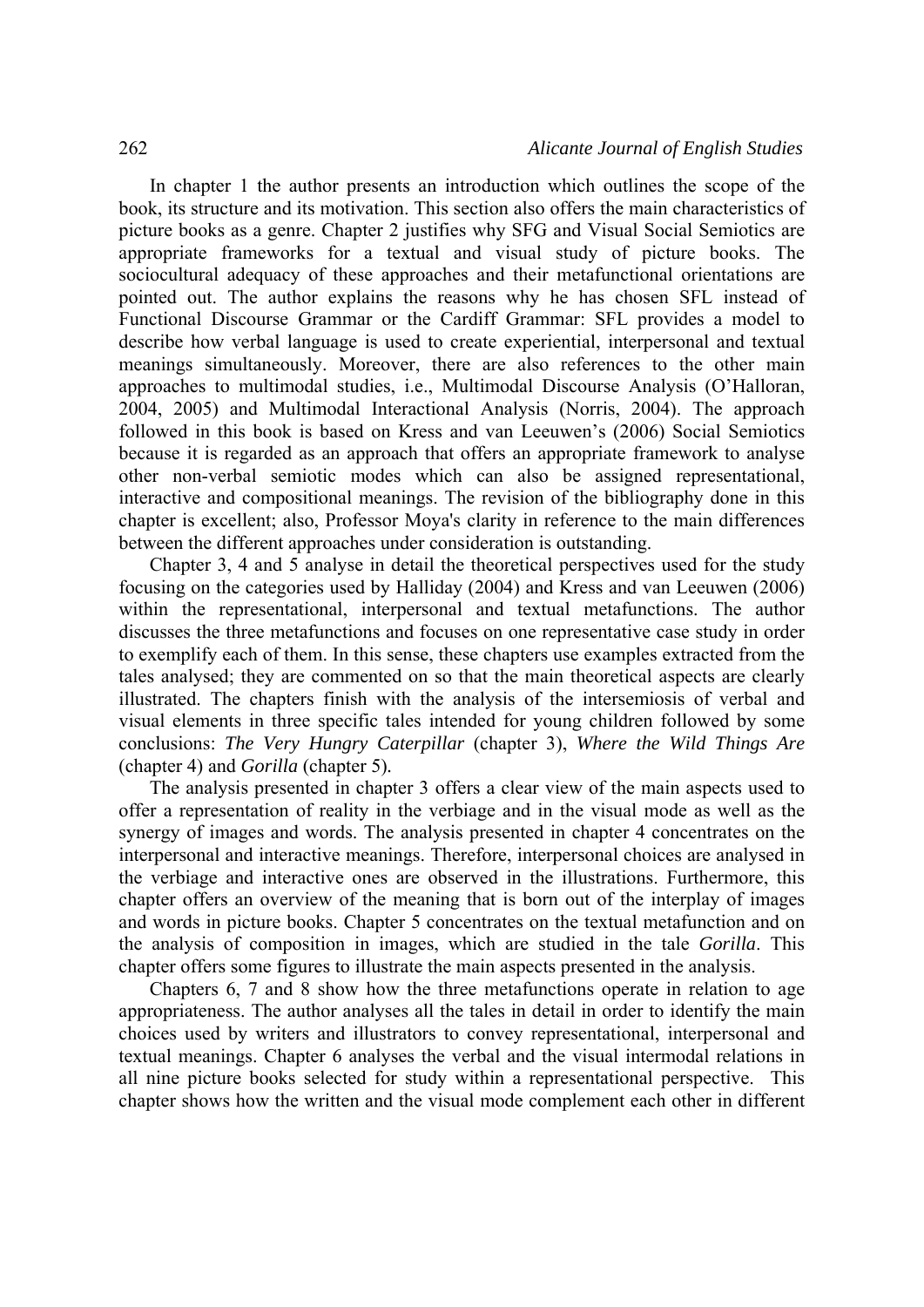## *Reviews* 263

ways to express representational meanings in picture books for children in different stages of cognitive development.

Chapter 7 explores the verbal and visual choices available for writers and illustrators to generate interaction between the different characters that appear in the nine picture books analysed and between these characters and the child-reader. The main aspects analysed in this chapter are the following: a) the mood structures and the expressions of modality used by writers; b) the relations of contact, distance and perspective in the visuals; c) the ways in which the verbal and the visual mode complement each other; d) and finally, attention is paid to how the age factor may influence the interpersonal and interactive strategies used by writers and illustrators.

Chapter 8 concentrates on observing how images and words are co-deployed to create coherent messages in the nine picture books selected for analysis. In order to do so, the organization of information in the verbal component is studied to observe how the tales are coherently organized. Moreover, the compositional meaning of the picture books is explored in the visual mode and compared to the information found in the verbal mode. In this sense, aspects of theme and thematic progression, information value, framing and salience are observed in the images and in the written text. This chapter ends paying attention to the influence of age factor in the choice of the different verbal and linguistic choices. Chapters 6, 7 and 8 offer some figures with clear examples that help readers understand the features explained in the book.

Finally, chapter 9 summarizes the main ideas discussed in the book and the main results obtained. This chapter emphasizes the importance of the age factor on a picture book's creation. However, the statistical analysis done with the statistical package for the Social Sciences (SPPS) clearly shows that, although age influences the choices of writers and illustrators, gender is also an essential factor in the internal organization of the tales. This way, the author of the book shows how genre plays an important role in the representational, interpersonal and textual choices made by writers and illustrators in picture books intended for children in different stages of cognitive development. The book also provides teachers and mediators with specific tools that may help them select the most appropriate reading materials for their young learners. This last chapter emphasizes the potential of picture books to encourage reading among young children. Another of the main ideas highlighted in this book is that good picture books are a richer experience than the sum of their independent components. This justifies the use of a multimodal perspective in order to identify the main verbal and visual strategies available to writers and illustrators to create interesting and appropriate picture books for a specific readership.

The bibliography is complete and updated. All in all, his book constitutes an invaluable contribution to the task of providing empirical clues to classify picture books according to the age groups for whom they are initially intended. The way in which the author uses the tools offered by SFG and Visual Social Semiotics clearly exemplifies these two theoretical models of analysis in picture books and, in turn, offers a critical study of the difficulties the analyst may encounter when applying them to real samples of language.